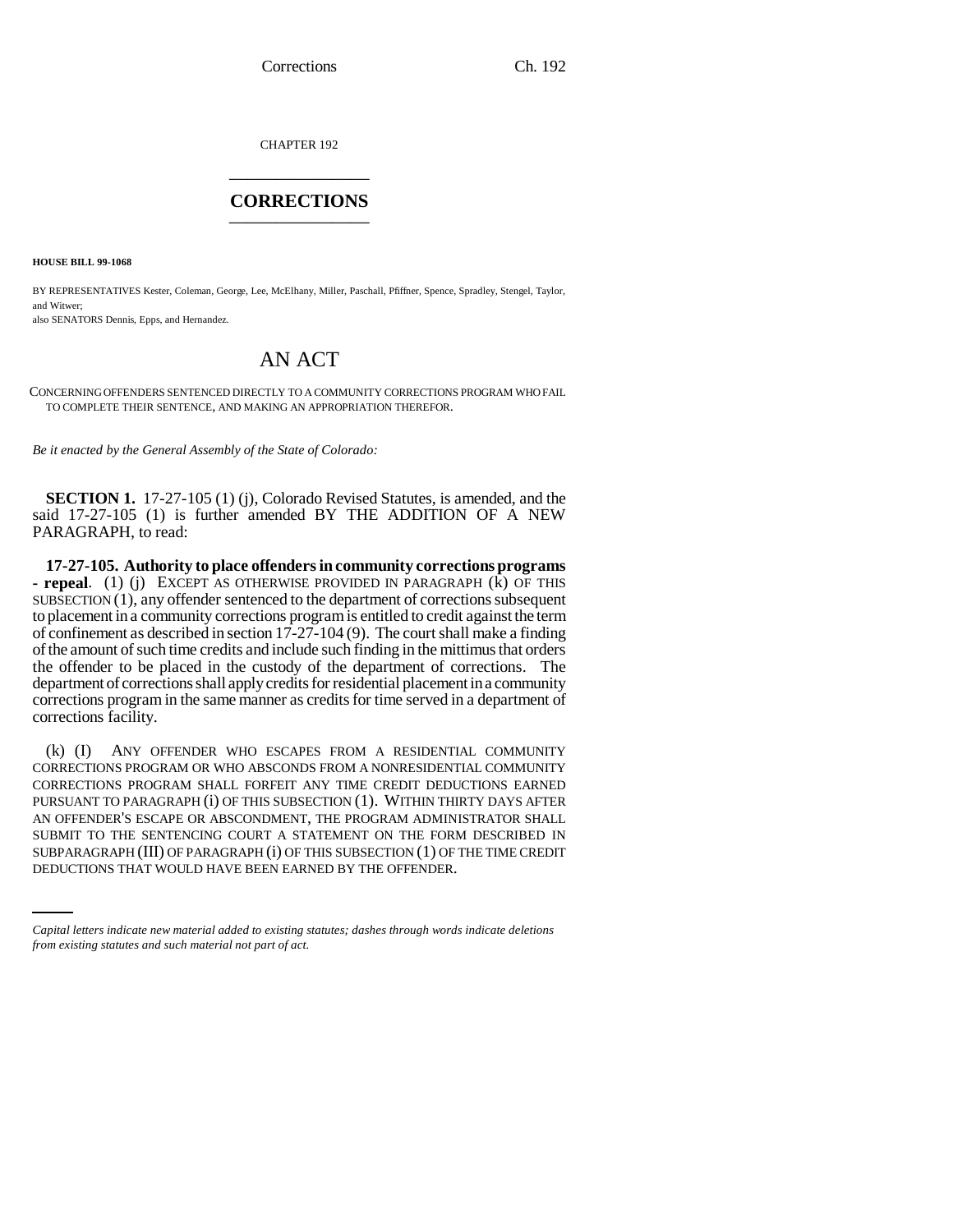## Ch. 192 Corrections

(II) THIS PARAGRAPH (k) IS REPEALED, EFFECTIVE JULY 1, 2001.

**SECTION 2.** 17-27-106 (1), Colorado Revised Statutes, is amended to read:

**17-27-106. Escape from custody from a community corrections program repeal.** (1) (a) If an offender fails to remain within the extended limits of such offender's confinement or placement or fails to return within the time prescribed to any community corrections program to which such offender was assigned or transferred or if any offender who participates in a program established under the provisions of this article leaves such offender's place of employment or, having been ordered by the executive director of the department of corrections or the chief probation officer of the judicial district to return to the community corrections program, neglects or fails to do so, such offender shall be deemed to have escaped from custody and shall, upon conviction thereof, be punished as provided in section 18-8-208, C.R.S., and all reductions in sentence authorized by part 2 of article 22.5 of this title shall be forfeited.

(b) (I) IN ADDITION TO THE FORFEITURE OF ALL REDUCTIONS IN SENTENCE AUTHORIZED BY PART 2 OF ARTICLE 22.5 OF THIS TITLE, ANY PERSON CONVICTED OF ESCAPE FROM CUSTODY FROM A COMMUNITY CORRECTION PROGRAM IN VIOLATION OF PARAGRAPH (a) OF THIS SUBSECTION (1), SHALL ALSO FORFEIT ALL REDUCTIONS IN SENTENCE AUTHORIZED BY SECTION 17-27-105 (1) (i).

(II) THIS PARAGRAPH (b) IS REPEALED, EFFECTIVE JULY 1, 2001.

**SECTION 3.** Part 1 of article 1 of title 17, Colorado Revised Statues, is amended BY THE ADDITION OF A NEW SECTION to read:

**17-1-125. Appropriation to comply with section 2-2-703.** (1) PURSUANT TO SECTION 2-2-703, C.R.S., THE FOLLOWING STATUTORY APPROPRIATIONS, OR SO MUCH THEREOF AS MAY BE NECESSARY, ARE MADE IN ORDER TO IMPLEMENT H.B. 99-1068, ENACTED AT THE FIRST REGULAR SESSION OF THE SIXTY-SECOND GENERAL ASSEMBLY:

(a) FOR THE FISCAL YEAR BEGINNING JULY 1, 1999, IN ADDITION TO ANY OTHER APPROPRIATION, THERE IS HEREBY APPROPRIATED FROM THE CAPITAL CONSTRUCTION FUND CREATED IN SECTION 24-75-302, C.R.S., TO THE CORRECTIONS EXPANSION RESERVE FUND CREATED IN SECTION 17-1-116, THE SUM OF NINE THOUSAND NINE HUNDRED FIFTY-SEVEN DOLLARS (\$9,957).

(b) FOR THE FISCAL YEAR BEGINNING JULY 1, 2000, IN ADDITION TO ANY OTHER APPROPRIATION, THERE IS HEREBY APPROPRIATED TO THE DEPARTMENT OF CORRECTIONS, OUT OF ANY MONEYS IN THE GENERAL FUND NOT OTHERWISE APPROPRIATED, THE SUM OF THREE THOUSAND FOUR HUNDRED FIFTY-FIVE DOLLARS (\$3,455).

**SECTION 4.** 24-75-302 (2) (1), Colorado Revised Statutes, is amended to read:

**24-75-302. Capital construction fund - capital assessment fees - calculation.** (2) As of July 1, 1988, and July 1 of each year thereafter through July 1, 2002, a sum as specified in this subsection (2) shall accrue to the capital construction fund. The state treasurer and the controller shall transfer such sum out of the general fund